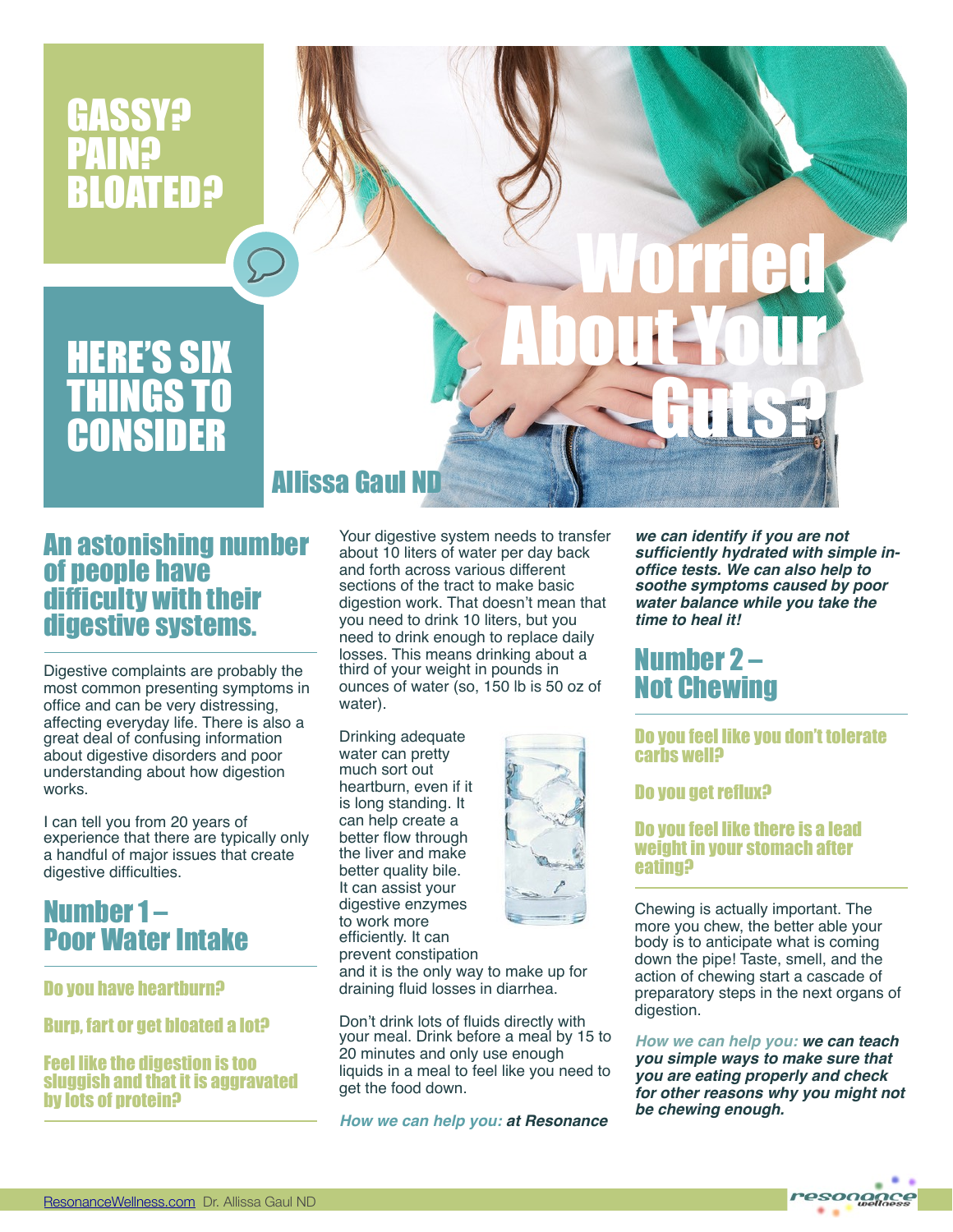### Number 3 – Medications causing problems

Are you using aspirin, Tylenol or anti-inflammatories more than once per week?

#### Do you commonly use acid suppressing meds like Pantaloc, Xantac?

#### Have you used antibiotics more than once?

Common pain medications commonly trigger bleeding in the stomach. This effect is universal and can actually get quite serious. The stomach will often react by decreasing its activity, and this actually lessens the response in the next steps of digestion.

Taking acid-lowering drugs interferes with the first step of digestion. Unfortunately, that means that it affects all of the subsequent steps as well. Acid blockers are the most used overthe-counter and prescription drugs, and an unappreciated cause of further digestive issues.

Taking antibiotics can really mess with your normal flora. The balance of bacteria in your gut can actually really help you or really hinder you. Too little flora is not great, and neither is too much. Research is showing that bacterial populations are unique to you, to how you were inoculated as a child and to how you currently eat.

*How we can help you: You may not know this yet, but there are some effective tests and strategies for healing a damaged or compromised gut wall and to rebalance the flora. The degree of intestinal compromise and the types and quantity of bacteria in your gut can be identified from stool samples and a customized treatment plan can be made for you so that you can avoid the use of drugs that can create problems.*

### Number 4 – Eating way too much at one time.

Feeling stuffed after a meal?

Need to nap after eating?

### Burping up the taste of dinner?

Your digestion really can't handle as much some people try to physically stuff in. Overeating is a common trigger for digestive complaints. At rest, the stomach is the size of your fist. When eating, it can expand to about a liter maximally. And then it will take 2-4 hours to process everything you put into it enough to go to the next stage of digestion.

*How we can help you: we can help you to understand how to put together an eating strategy that will maximize your digestive efficiency.*



### Number 5 – Eating stuff that you have reactions to.

### Do you have eczema? Asthma?

Do you get sudden unexplainable diarrhea or constipation?

Feel like your energy should be better than it is?

### Does your abdomen feel swollen and painful?

Your digestive tract is dominated by immune tissue. Your body has to really filter through what is coming in and

figure out what is something to absorb and what is something to defend against or let go. If you eat something that your immune system has decided it doesn't like, an inflammatory defense reaction will start. A reaction can take up to 72 hours to become obvious. Most people eat only maybe 15 food items most commonly. So, if even one of them creates a problem, it starts to get confusing which food is the issue. There are several approaches to this. You can do an Elimination Diet, or you can do a blood test to look for IgG. There are several types of food reaction that you can have, so further investigation might be necessary.

*How we can help you: Resonance can run a test for sensitivities and/or create a custom diet for your sensitivities to help heal and decrease the immune response to foods.*

### Number 6 – Eating a set of foods that really doesn't work for your metabolism.

Do you feel like you eat healthily but it doesn't show or feel like you do?

### Do you have an inflammatory disease like arthritis or colitis?

### Have you suffered from cancerous complaints?

Even though you CAN eat most things, doesn't mean you should. It's actually possible to figure out what the best foods are for you. It takes a little bit of testing and some guided trial and error, but in our most seriously ill patients or those who are the most health conscious, it works really well.

*How we can help: Resonance Wellness uses testing to determine what your best diet strategy is. We can tell you what foods will work best to balance your metabolism and eat to make the biggest improvements in your health. That way there will be no more guessing!*